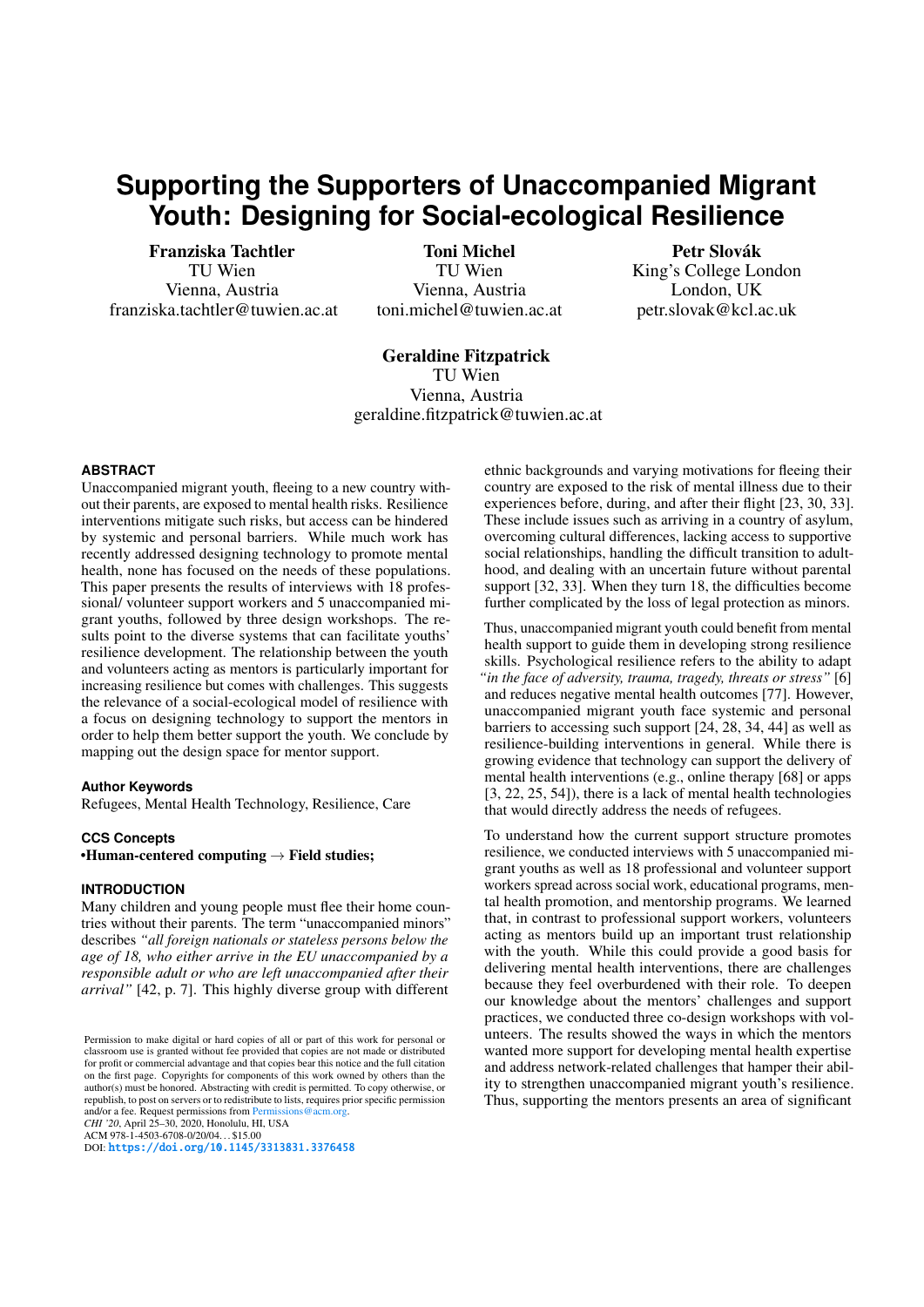potential for technology-enabled support, which in turn could lead to better resilience support for the youth.

This support direction aligns with research in psychology that examines resilience promotion for young people from a more theoretical perspective, namely the social-ecological model of resilience [63, 64, 65, 66]. This model provides conceptual grounding for the proposed shift from viewing resilience development as a responsibility of the individual, namely youth, to promoting and designing an environment which supports resilience development. In addition, this model articulates the interactions, attributes, and interplay between systems that are required to provide a support structure promoting resilience. We use this to map out the design space for how technology could promote resilience in unaccompanied migrant youth by supporting the supporters. We focus on one specific support group – the mentors – as well as the systems in which they are involved. The opportunities for design are important not only for the unaccompanied migrant youth context but also for the broader care context regarding complex care networks and needs (e.g., children with mental illnesses [39], complex conditions [4] and special needs [5]) and support work in humanitarian crisis response (e.g., [56, 58, 60]) and voluntary work (e.g., [20, 21]).

## **BACKGROUND AND RELATED WORK**

#### **Resilience and unaccompanied migrant youth**

Unaccompanied migrant youth experience increased mental health risks – compared to both non-migrant youth and refugee children with parents – and display higher levels of posttraumatic stress disorder symptoms [33]. However, resilient children possess certain personal attributes that prevent the onset of mental health problems. These attributes are social competence, problem-solving skills, critical consciousness, autonomy [9, 10], and a sense of purpose [10]. Research has identified other risk and protective factors besides personal attributes. Risk factors inhibit resilience and include racial discrimination, minority status, and negative life experiences as examples [77]. Conversely, protective factors promote resilience [77] and include coping mechanism, emotion regulation, and self-management. These protective factors can be promoted through preventative interventions which encourage resilience [50]. By integrating these exercises into everyday life (e.g., teaching identifying and labeling emotions and managing anxiety [36, 40]), unaccompanied migrant youth could develop their resilience and thereby more effectively cope with their circumstances.

However, unaccompanied migrant youth face difficulty accessing services and might not trust them due to their experiences and backgrounds [24, 34, 44]. Cultural differences regarding healthcare [28, 34, 44] as well as attitudes towards mental illness [44], language [28, 34], fear of being arrested [28], and lack of knowledge of rights [28, 34] represent additional factors hindering access to health services.

#### **Refugee and HCI**

A growing body of work in Human-Computer-Interaction (HCI) has investigated how technology can support the refugee population. Some projects indirectly support the wellbeing of refugees by decreasing risk factors and increasing protective factors. For instance, risk factors can be decreased by addressing complex issues during the post-migration phase (e.g., by providing technological aids for accessing healthcare services [52, 59], overcoming language barriers [15] or accessing services in a new country [18]). Other technological aids increase protective factors by supporting the resettlement process and integration into the host community to rebuild social capital [1, 2], and cultivate supportive community structures [69]. Few HCI projects focus specifically on supporting refugee children and young people by empowering them [26, 73] and creating a safe space for self-expression where they can be heard through participatory engagements [13, 16], which indirectly contributes to resilience. Brown et al. [13], for example, investigated how HCI contributes to mental health promotion in the refugee context, by analyzing how co-creation processes foster post-traumatic growth. However, while we can examine these projects in terms of resilience, none have specifically designed mental health technology with refugees' needs and their broader context in mind.

#### **Mental health technology**

Increasing evidence shows that technology could increase accessibility to mental health interventions [3, 22, 25, 54] and there are many commercially available apps, e.g., Wysa [72], Woebet [71], Headspace [29], and SuperBetter [57]. It has also been shown that online services can make therapy more attractive and accessible for young people [68]. However, while many studies have focused on access difficulties, also an issue for unaccompanied migrant youth, none have examined specifically the needs of refugees and there is only limited work on how to support people caring for youth with mental illness [39, 75]. We therefore investigate how existing support structures promote resilience in unaccompanied migrant youth in order to identify opportunities for technology-enabled support. Before presenting the study's methods and findings, we first provide an overview of the study context.

## **OVERVIEW OF THE STUDY AND CONTEXT**

Our study took place in Austria and we focused on the postmigration phase because of its crucial impact on psychological outcomes [24]. We provide here an overview of the asylum application procedure and local regulations due to their impact on everyday life and support structures.

Unaccompanied migrant youths have to undergo an asylum application process that can take several years, during which they must attend several hearings to prove their right to asylum. After each hearing, the youth is given an asylum status which can either result in asylum, subsidiary protection, or a negative answer. In cases of a negative answer, they can take legal steps to try to prevent their deportation [7, 8].

In their everyday life, unaccompanied migrant youth interact with different types of professional support workers. Everyone who arrives in Austria without permission must remain at a collection center until officials determine jurisdiction. If a person claims to be a minor, they must undergo an age determination process. If they are determined to be aged between 14 and 17, they are assigned to a residential home for unaccompanied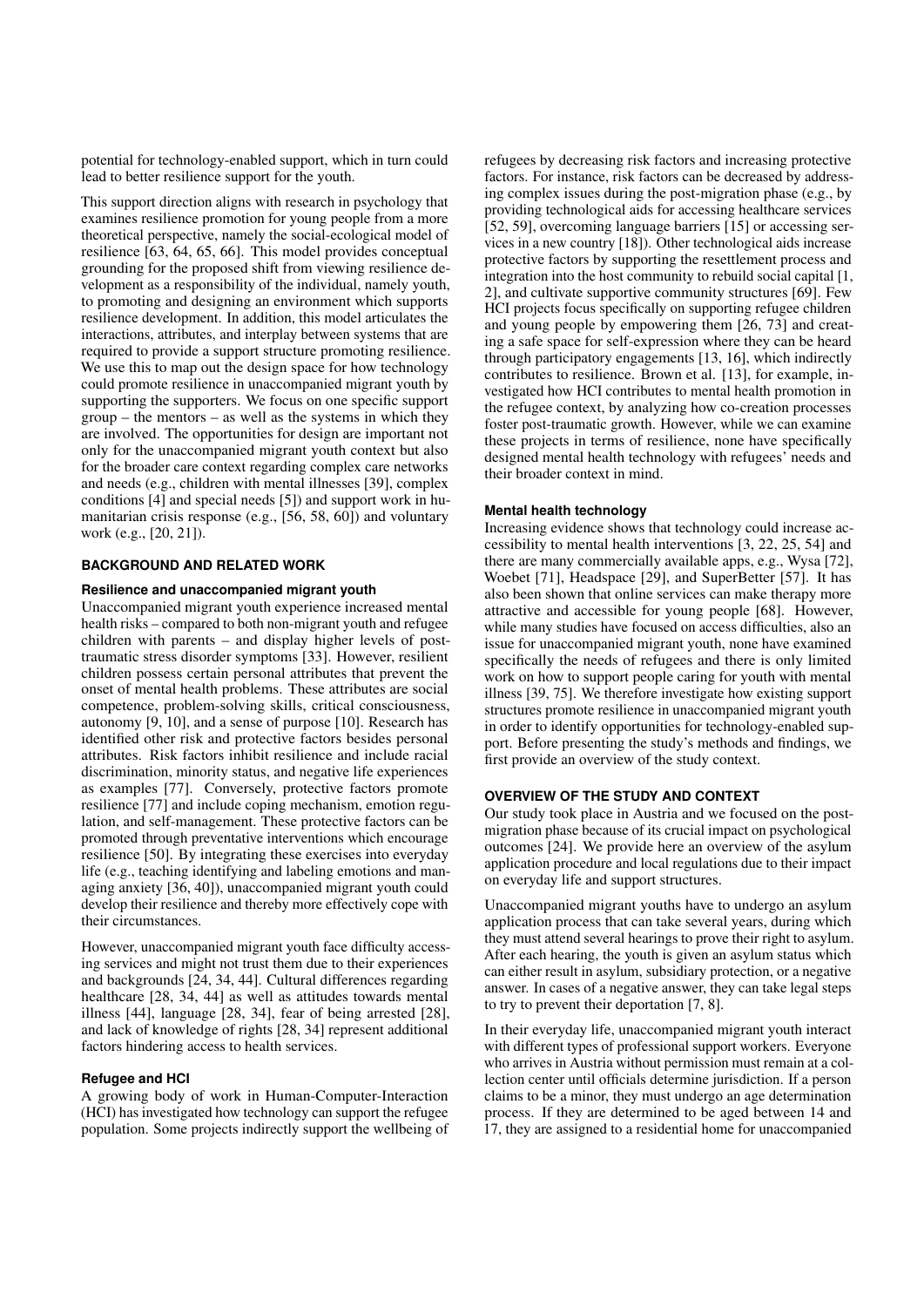| Profession                           | Number | Participant code                             |  |  |
|--------------------------------------|--------|----------------------------------------------|--|--|
| <b>Social workers</b>                |        |                                              |  |  |
| Homes $< 18$                         | (4)    | SW2 SW3 SW5 SW6                              |  |  |
| Follow-up care                       | (1)    | SW1                                          |  |  |
| School                               | (1)    | SW4                                          |  |  |
| <b>Teachers</b>                      |        |                                              |  |  |
| Project leader                       | (1)    | Τ1                                           |  |  |
| Liaison teacher                      | (1)    | Т2                                           |  |  |
| Photo voice WS                       | (1)    | T3                                           |  |  |
| <b>Mental health experts</b>         |        |                                              |  |  |
| Psychotherapist                      | (1)    | P1                                           |  |  |
| Community worker                     | (1)    | P2                                           |  |  |
| Clinical psychologist                | (1)    | P <sub>3</sub>                               |  |  |
| <b>Mentorship</b>                    |        |                                              |  |  |
| Coordinators                         | (3)    | C <sub>1</sub> C <sub>2</sub> C <sub>3</sub> |  |  |
| Table 1. Overview of the professions |        |                                              |  |  |

minors [7], where they are allowed to stay until they turn 18. These residential homes are organized by non-governmental (NGOs) and non-profit-organizations (NPOs). Depending on their age, status, and proof of education, unaccompanied migrant youth have access to different educational programs, job trainings, or the job market. As unaccompanied migrant youth flee without parental support, some NGOs and NPOs organize volunteer support workers to act as mentors through different types of mentorship programs.

#### **METHODS**

We use qualitative methods to achieve a deeper understanding of the context, and to help identify potential directions for how technology could serve specific needs.

#### **Data collection**

#### *Interviews*

We interviewed 15 professional working in different areas to gain diverse perspectives on the support structure and everyday life of unaccompanied migrant youth (see professions in Table 1) and 3 volunteer support workers acting as mentors (M1-3). We recruited all interview partners in Vienna through NGOs and NPOs. Participants are referred to as SW for social worker, T for teacher, P for mental health expert, M for mentor, Y for unaccompanied migrant youth, and C for program coordinator, all followed by a participant number. Two interviews (P2, P3) occurred in London where we recruited through conferences on mental health and refugees. One teacher (T3) facilitates photography workshops called "PhotoVoice" to empower female unaccompanied migrant youth. One psychotherapist (P1) offers anti-aggression workshops for refugees. The clinical psychologists (P3) and a community worker (P2) facilitate wellbeing workshops. The program coordinators (C1-3) have organized and supervised many different mentoring relationships. One coordinator (C3) was also a mentor, and one social worker (SW5) also wrote a Master's thesis on the mentoring relationship.

We also interviewed 5 unaccompanied male migrant youths (18-21 years old) from Middle East and South Asia (3), Horn of Africa (1) and Northern Eurasia (1) (Y1-5). We only recruited young people 18 and older so that they could decide to participate in the study without an assigned legal guardian deciding for them. We aimed for gender-balance, but it was not possible since most unaccompanied migrant youth are male. During the recruitment process, NGOs and NPOs reported that female unaccompanied migrant youth are difficult to reach and rarely participate in public life. Two youths still lived at a residential home for unaccompanied minors and were in the process of moving to a shared flat for unaccompanied migrant youth above age 18. The rest lived in self-organized shared homes. Some of the young people had received asylum, some had received subsidiary protection, some had received a negative answer, and others were awaiting their hearing.

The interviews were semi-structured and featured questions broadly covering topics including everyday life of unaccompanied migrant youth, available resources, challenges, and use of technology. For all interviews, the time and place were chosen by the interviewee to make them as comfortable as possible. Two mentees were interviewed together with their mentor. Two youths living at the same residential home for unaccompanied minors wished to be interviewed together. And two program coordinators (C1, C2) were interviewed together. The rest of the interviews were one-on-one. Each interview lasted between 40 to 60 minutes and was conducted by the first author. The second author attended some interviews. Both the first and second authors took notes as well as discussed their notes immediately following each interview. Four of the five youths preferred their interview not be audio recorded, while all other interviews were audio recorded and transcribed.

To further protect the youths' anonymity, we do not present any contextual information which could make them identifiable. All necessary ethical procedures were followed as required by the host universities. No work was conducted until review by ethics advisory boards in Vienna and London had occurred.

#### *Workshops*

Following the interviews, we conducted three co-design workshops with mentors, framed as being about developing a guidebook for new mentors. This co-design approach provided a constructive forward-looking way both to gain a deeper understanding of the common challenges faced by mentors as well as to enable them to articulate and capture support approaches they themselves found successful. Such a participatory, explorative approach [67] also connected with their intrinsic "volunteer" motivation to help and shifted discussions from problems to potential solutions. We invited the interviewed mentors and SW5 who wrote his thesis on the mentorship relationship. We recruited additional mentors via different mentorship programs. Table 2 lists the different mentorships, also showing the mentors' rich experiences.

In the first workshop, participants (M1, M2, M4, M5, M6, SW5) brainstormed problems and advice and grouped them into categories, while in the second workshop participants (M7, M8) mapped out phases of the mentoring relationship and categories of advice onto a timeline. In addition, this workshop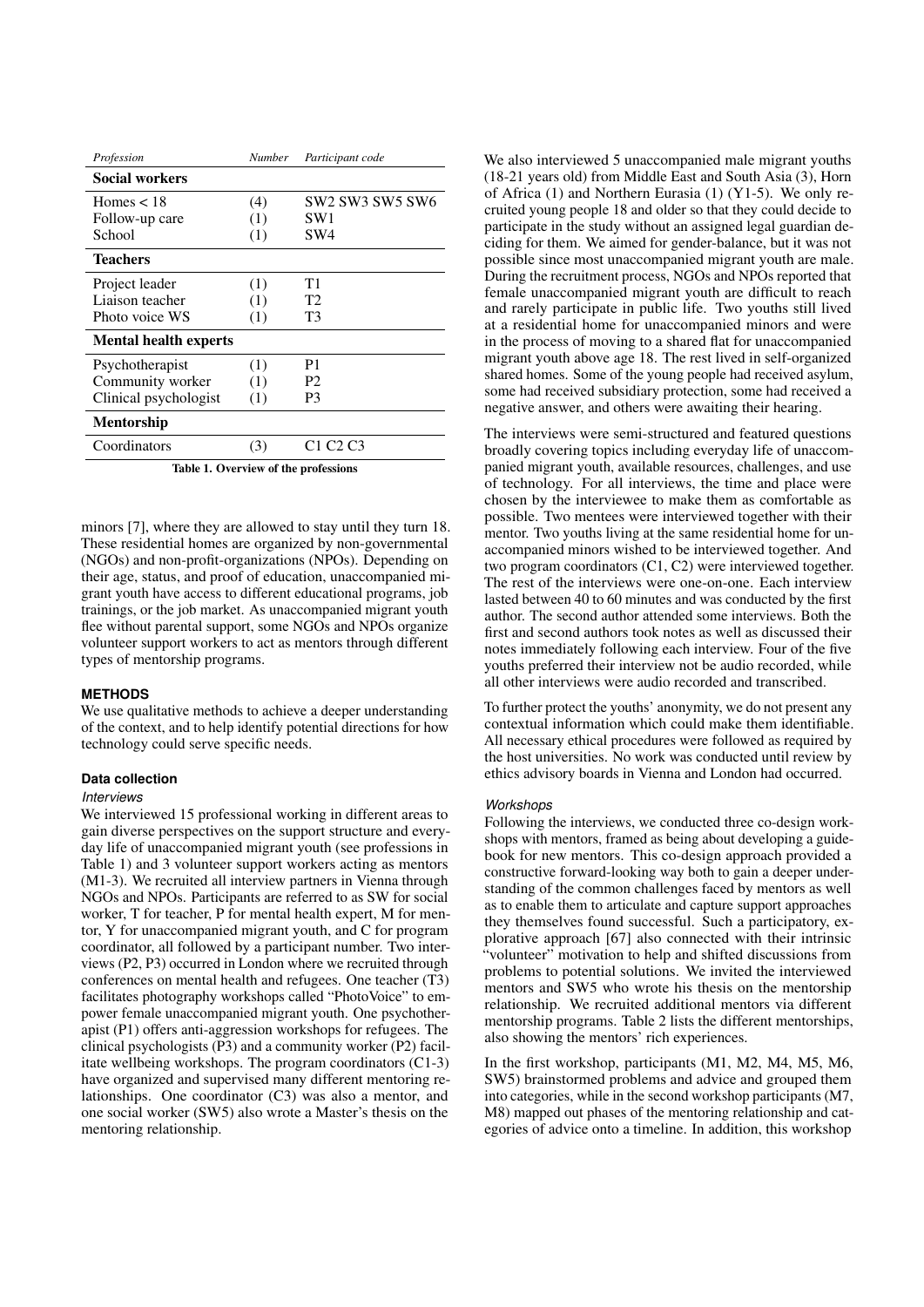| Mentor         | Age of the mentor-mentee relationship               | Mentee's age                     |
|----------------|-----------------------------------------------------|----------------------------------|
| M1             | 3 years                                             | 19 years                         |
| M <sub>2</sub> | 5 years<br>2 years                                  | 21 years<br>18 years             |
| M <sub>3</sub> | 10 years<br>2 years                                 | above 18<br>20 years             |
| M4             | 1.5 years                                           | 17 years                         |
| M5             | 3 years                                             | 18 years                         |
| M6             | 3 years                                             | above 18                         |
| M7             | 11 years<br>3 years ago, lasted 1.5 years<br>1 year | 24 years<br>20 years<br>20 years |
| M <sub>8</sub> | 4 years<br>disappeared after 1.5 years<br>unknown   | above 18<br>under 18<br>above 18 |

Table 2. Overview of mentors' experience with their mentees

focused on topics which emerged during the first workshop, namely regarding expectations, setting boundaries, and discussing mental health. At the end, participants developed ideas for technology-driven gratitude interventions as an exemplar of an intervention that can help promote resilience. Based on the outcomes of the workshops, the first author drafted a guide for newcomer mentors, which was presented and discussed in a third workshop, attended by five mentors (M1, M5, M6, M7, M8) and the social worker (SW5). In groups, they edited the draft for the guide for newcomer mentors and then discussed their results with the whole group.

#### **Thematic Analysis**

We used a constructivist approach to achieve a deeper understanding of the specific context and peoples' perspective of the situation [43]. We conducted a thematic analysis [11] of the transcripts and notes from the interviews that were not recorded, which we inductively coded using software and then iteratively clustered into groups. The first author was responsible for coding. Several brainstorming meetings were held with the other authors to discuss groups of codes and potential themes, and manually clustered the codes together. During the coding process, the first author developed several thematic maps to better understand the different relationships between different groups of codes. We learned that our findings from the thematic analysis are closely aligned with research that examines resilience development from a more theoretical perspective, namely the social-ecological model of resilience [63, 64, 65, 66] which we present in the discussion section.

## **FINDINGS**

## **Everyday challenges and the role of supporters**

When we asked the youths about their everyday life in the interviews, they all discussed learning and studying. They also declared a desire for certain activities such as learning programming, helping people, and engaging in joint activities, but they lack time to do so. A social worker explained that one

reason that education is so dominant in the youths' everyday life is that the ones *"who are top-performing have the biggest chances to stay"* (SW1). There are a limited number of open jobs and school programs and the youth can only access these if they earn sufficient grades, possess German skills, and only until they reach a certain age. Educational programs that target youth with a refugee background have *"a huge waiting list"* (SW4). The youths must handle this performance pressure under completely different circumstances from youth in the host nation: *"30 percent do not know the alphabet"* (SW2). When they turn 18, unaccompanied migrant youth *"only receive basic social services"* (SW2). Because some families expect their youth to send money home, the youth feel even greater pressure to quickly finish school to earn money.

Different organizations connect the unaccompanied migrant to a network of supporters who care for them professionally. Each professional focuses on their field of expertise, such as teachers on education including teaching literacy, German, or basic education. Social workers at residential homes or educational institutes ensure that young people become autonomous and progress in their personal development such as by enrolling them in a course, managing the asylum procedure paperwork, and preparing them for upcoming hearings. Both teachers and social workers attempt to provide basic mental health support. Teachers try to create a safe space where *"there is as little pressure as possible"* (T3) and the youth *"can forget all their problems for a short moment"* (T1), *"be themselves"* (T2), and *"make decisions"* (T3). Social workers try to *"give moral support"* (SW3) by increasing awareness of the youths' achievements, asking them how they feel, and *"showing that (they are) there for them"* (SW6). However, there are several gaps in the infrastructure of professional support workers, which we present in the next section.

#### **Gaps in the professional care infrastructure**

Political regulations limit the ability of professional support workers to offer a care environment which fulfills all needs of unaccompanied migrant youth. First, the care ratio is too low, as these young people *"need intensive care, not a 1:15 care"* (SW2). Due to the lack of human and financial resources as well as the significant amount of time-consuming administrative work, professionals lack time to provide sufficient support for the young people as there is insufficient time for 1:1 meetings. Second, the young people lack a secure long-term perspective of their care situation, as the youth must move out when they turn 18 due to political regulations. Consequently, the social workers avoid developing a 1:1 trust relationship with the youth in order to ease the separation. However, a close relationship forms the basis for discussing mental health and delivering mental health interventions, as SW3 remarked, *"a change only happens within the basis of a relationship"* (SW3). For example, before motivating the young people to shift from black-and-white thinking to more positive thinking, a relationship with the youth must first be built. Only then can conversations *"happen on an emotional level"* and the young people *"understand for what they change things"* (SW3). Professional support workers cannot change these circumstances and must handle poor *"circumstances which (they) do not set, but are decided for (them)"* (SW3).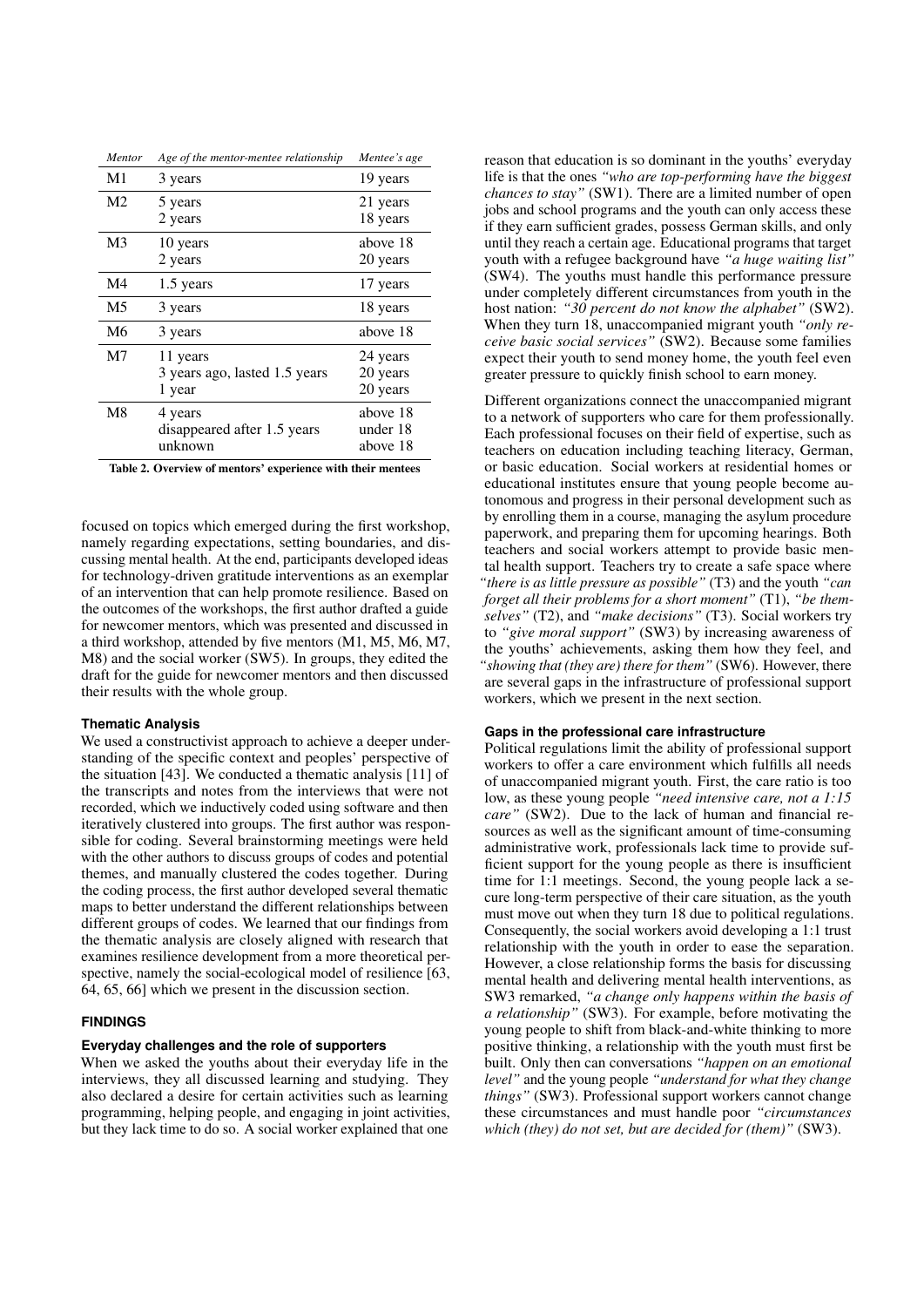Another substantial difficulty regards engaging young people earlier and more regularly with mental health interventions outside of the clinical context. According to the interviewed mental health experts, this is needed to stabilize the youth and prevent their need for professional help. The young people struggle to *"accept (psychological) support"* (C2), as mental health represents a *"stigmatized term"* (P2) for unaccompanied migrant youth. In their home countries, mental health entails a *"negative connotation"* (SW4) and people *"get committed to an insane asylum"* (SW2). Even when interventions are offered as group workshops, which seem to be more accepted, the experience of a therapist is that ultimately only *"model students"* and *"not the ones who need it the most"* (P1) attend them. Even when the youth accept psychological support, one challenge is that they do not attend regularly, which is important to strengthen resilience. For instance, a young person *"found a therapy place (and then) only went to the therapy twice before quitting it"* (SW6). Reasons are that the youth *"have a lot of appointments and then attending therapy additionally gets too much"* (SW2) and *"many believe they go once to the therapist and all their problems are gone"* (SW2). In addition, during the asylum procedure, the youth are *"not mentally resilient and it is easier to repress things"* (SW2).

## **Important role of mentors**

Professional support workers attempt to connect the youth with a volunteer acting as a mentor before the youth turns 18 and must leave the sheltered home, *"as otherwise the risk is high that the youth plunges into a deep mental abyss and descends (...) into the drug scene"* (SW3). The youth who did not have a mentor shared his *"wish to have a mentor"* (Y3). Unlike professional support workers, mentors care for youth based on a trust relationship and provide individual support. Mentors meet the mentees regularly in their everyday life and remain in constant contact via phone calls or messages. Even if the mentees live an independent life, they still contact their mentors when something important arises such as extending subsidiary protection: *"If my mentee needs something, e.g., recently extending the subsidiary protection, it is very clear that we do that together with him"* (M6). Mentors offer a safe place that young people can access when they *"need extra support"* (M3), *"where they can be how they are"* (SW5), *"can catch up their lost puberty"* (M7), and *"admit that it is currently not such an easy time and that they cannot deal with certain roles"* expected by their family (C1). One interviewee compared this relationship to an *"anchor"* which prevents the youth *"from disappearing day to day and maybe disappearing completely"* (SW4). One mentee stated that the mentorship felt strange at the beginning but that they *"grew together"* (Y4). Another mentee explained that *"the time, when they did things together to be polite to each other, is over"* (Y1).

## **Mentors' challenges with providing good care**

As described in the section regarding professionals' challenges, a highly functioning and trusting relationship forms an important basis for discussing mental health and delivering mental health interventions. However, mentors feel overwhelmed and overburdened by their role to provide mental health support, as they are not mental health experts. We identified several

gaps and challenges, grouped into the following categories: the self, the relationship between mentors and mentees, and network-related challenges.

#### *Self: Dealing with their own expectations*

We identified several struggles regarding the self and wellbeing; the mentors struggle with feeling significant responsibility and high expectations towards themselves that are difficult to fulfil due to the relationship's complexity, numerous external challenges, and the youth's mental ups and downs. During and after the relationship-building phase, mentors must become experts in specific topics such as law or education in a brief time span, and they must navigate frequently changing rules and aid projects. The requirement of working across different areas of expertise makes it difficult to fulfil the high expectations mentors hold for themselves. Even if some mentorship programs provide a framework for mentors' tasks by how they describe the mentorship, such as by classifying them as a trust, learning, or work mentor, mentors must define and clearly communicate what they can offer as a mentor, where their boundaries are, *"define clear intentions"*, and ensure that they *"do not leave room for misunderstandings"* (C2) such as cultural misunderstandings.

It is difficult for mentors to establish boundaries and accept that it is not possible to solve everything, especially if the mentees do not feel well. However, it is important for mentors to set boundaries for their own mental health due to the close nature of the trust relationship, as mentors are exposed to empathy stress and can feel overstrained by mentees' severe situations and emotional ups and downs. In the workshops, the mentors described the mentorship challenges as numerous ups and downs occurring in an endless loop. Being a mentor can be *"extremely exhausting"* (M2). One mentor had to frequently explain to her mentee that she does *"not have the energy to pull him out of his deep well"* (M8). Mentors are confronted with young people's uncertain situations and must also manage the threat of deportation of someone they have grown to love in the instance of a negative answer during the asylum procedure. One mentor explained that she is *"worried about what is happening at the (asylum) hearing"* (M3), while another explained that while awaiting the decision on her mentee's asylum applications, he told her *"before he gets deported, he rather kills himself"* (M2), which was *"quite shocking"* (M2). One mentor, whose mentee experiences problems with the police, shared that she *"cannot stop talking about how much stress she currently has with"* (M1) her mentee.

#### *The relationship between mentors and mentees*

Another challenge for mentors regards providing direct mental health support, which can be grouped into three categories: reading mental health symptoms, discussing mental health, and providing support.

The mentors at the workshop suggested that other mentors should closely observe their mentees in order to identify changes such as *"uncertainties in decisions and the decisionmaking processes,"* (SW5) as well as *"mood swings, and fluctuations in decisions"* (M8). However, according to experienced mentors, understanding their mentees' mental health represented a learning process: *"It is a learning process to try*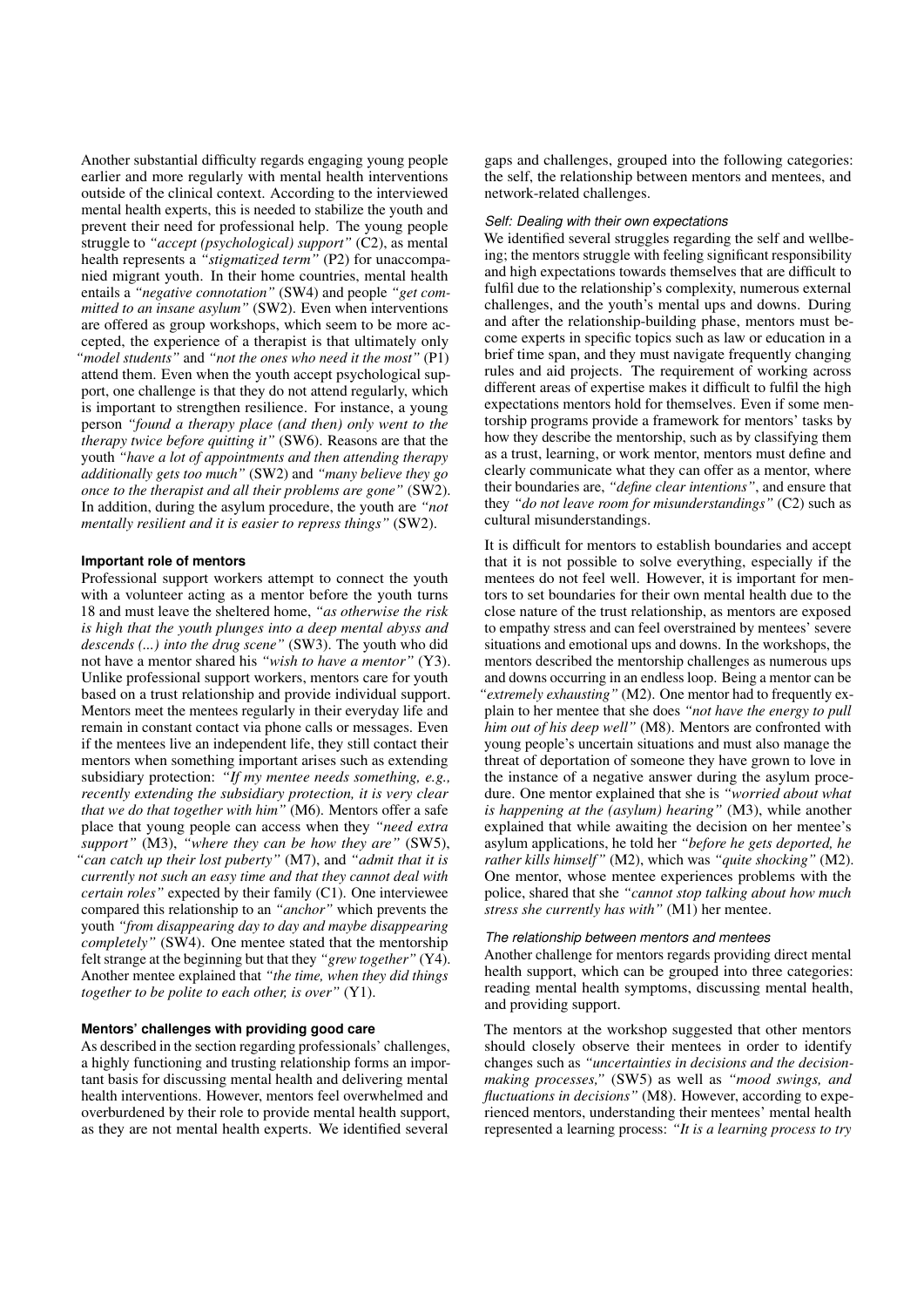*to always reflect if the young people mention physical things, that this may be an expression of a psychological problem, as for us (adults), it is much easier to name things"* (SW5). Some young people contact their mentors when they feel unwell, such as by phoning them, and then speak to them about their wellbeing in an indirect way. For example, they may talk about physical symptoms such as general pain, stomach pain, insomnia, or nightmares. They may use words such as *"my head is broken"* (M7, M8) and *"losing temper"* (M7) or explain that they *"have stress"* (M1) or *"sleep a lot"* (M8). One mentee explained that he practices Taekwondo *"to get rid of his aggression"* (Y1) while another draws pictures as he has *"many problems from his brain and head (...) and (he has to) do something so they go away"* (Y5), as he had *"a lot of thoughts about the past"* (Y5).

Even after developing a close relationship with their mentor, the young people struggle with discussing their mental health and feel ashamed, believing they must be a strong man or role model. One mentor explained that for her mentee, *"it is not easy to not be perfect, not to be an absolute role model, like a mannequin"* (M4). Another mentor described how her *"first (mentee) partly hid himself, then he disappeared, and then he came back. But that was maybe a matter of shame – he always wanted to be a strong man"* (M8). To overcome this taboo topic, one mentor (M4) tried to create a code to discuss mental health problems, as she knows that when her mentee does not contact her, it means that he does not feel well, and thus she asks if he would like to visit to hold her newborn. She knows that if he agrees, her suspicions would be confirmed.

Currently, mentors promote mentees' wellbeing by planning common activities (e.g., going for a walk) or by ensuring that their mentees have a structured daily life and need to rise in the morning (e.g., by enrolling them in a course or planning trips during the school summer break). In addition, mentors empower their mentees to break free from their role as a victim and receiver of help by requesting their help with activities. One interviewed youth proudly explained that he *"cooked for (his) mentors"* (Y4) while another helped his mentors *"to dig up the garden"* (Y1). However, mentors lack practical advice and resources to support their mentees' mental health that are easy to apply and useful in the long term. One mentor criticized the draft guidebook for newcomer mentors, which was developed during the first two design workshops and presented at the third, for lacking concrete advice that could help in the long term: *"Which advice do I give a depressive person? Yes, to go for a walk today, but this doesn't help – better would be advice about which therapy possibility he has"* (M5). The advice by some workshop participants to know their limits and connect the young person with experts fails to succeed in practice when the mentee refuses to see a therapist, which is usually the case as mentees often instead tell mentors that *"it is enough if I talk with you"* (M2) or *"How does talking (with a therapist) help? Nobody has to talk"* (M6).

One mentor even attempted some calming exercises with her mentee, which she found online from a book for helpers about dealing with trauma, such as by drawing mandalas. However, the mentee rejected the exercises, claiming that he was *"no longer a child"* (M7). When the mentors brainstormed technological tools for their mentees to record positive thoughts daily, they emphasized that an activity must be simple to perform since their mentees are often tired, but it also must be connected to their interests such as games, music, or animals. One mentor argued that there also needs to be space for negative thoughts: *"It is important that they get rid of their worries, as otherwise you (the mentors) become their trash bin"* (M8). In addition, mentors feel isolated and desire the opportunity to easily contact experts, for example to check whether they were correctly interpreting their mentees' behavior. During a workshop, one mentor suggested that an anonymous online chat to reach out to experts would be helpful for both mentees and mentors. However, language and slow typing skills might pose barriers to mentees in using the chat.

#### *Network related challenges: Coordinating care*

For the mentors, providing help is easier when there is effective coordination and communication between different professionals and volunteers who care for the same youth. Otherwise there could be conflicting methods of providing support and the young person might engage in "caregiver shopping" which is counterproductive to developing a trust relationship. For example, one mentor (M6) described a scenario where she was attempting to motivate a young person to attend school while another unknown volunteer, with whom she lacked contact, tried to help the young person to find a job. At the workshop, mentors stated that at the beginning of the mentorship it was difficult to form a clear understanding of who was providing which support and how, since there were many actors from different organizations involved in the care structure. Especially in the beginning, mentors struggled to find concrete offers and help with specific needs such as legal and social assistance. Different aids are offered by NGOs that only exist with sufficient funding and are only accessible to youths who have been granted asylum. Experienced mentors suggested that the guidebook for newcomer mentors should *"give (the newcomer mentor) the idea that there is someone else"* (M7) *"and maybe show a person with a question mark because often there are people who you do not know anything about"* (M1). In addition, they suggested advising newcomers to research available programs for unaccompanied migrant youth.

Effective coordination can increase the quality of care and minimize mentors' challenges with providing support in many different areas of expertise. For example, one mentor stated she was glad that there is someone who focuses on her mentee's overall educational development and another who teaches math, as she would not be proficient at that. According to her, *"it is important that everyone works along similar lines and knows that the roles are distributed"* (M4). When sharing with professionals about their mentees' mental health, mentors shared concern that they are unsure about what they are allowed to know (e.g., due to privacy issues). On occasion, social workers communicate information about a youth – without that person's knowledge and permission – to support the mentor. For example, the social worker warned the mentor (M4) that the mentee consumed medications for mental health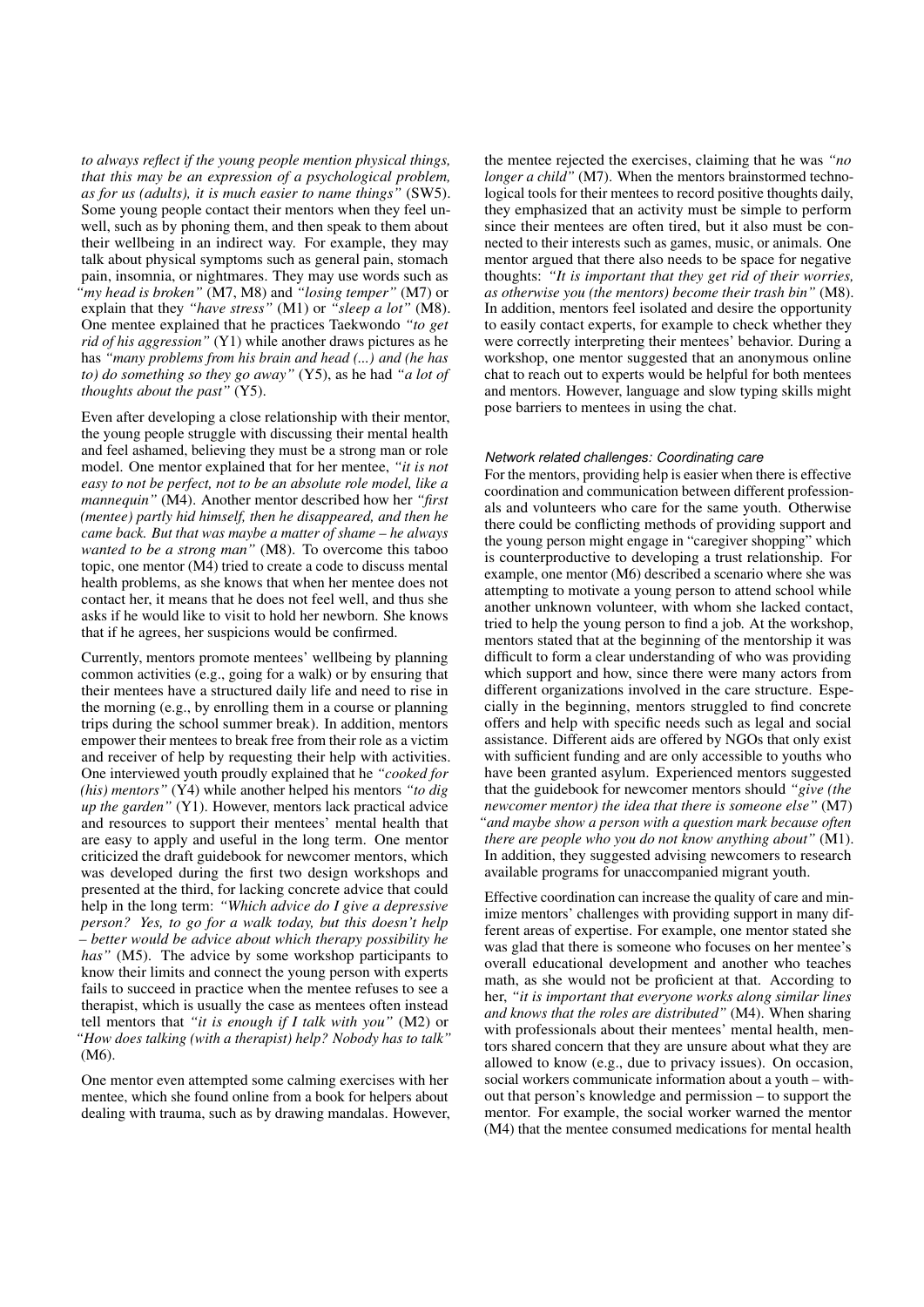issues and thus may be somewhat absent even though he was fine, so that the mentor knew how to react to the behavior.

*Network related challenges: The exchange between mentors* Unlike professional support workers, the support structure for mentors is limited. Professionals work in a team, regularly share effective strategies for distancing themselves, check on each other and their wellbeing, and hold regular meetings with their team and a supervisor. In some mentorship programs, the mentors start together in a small group and meet a few times in the beginning. The program coordinators, who are busy and struggle with funding problems, try to be present for questions and to organize opportunities for mentors to share their experiences. Some programs offer monthly meetings and meet-up events such as a yearly picnic or exhibition. However, according to the program coordinator, these meet-ups are not well attended. One reason could be that some mentors do *"not engage in the mentorship to get to know other"* mentors (M2). In addition, at the meet-ups mentors *"talk less about problems in the mentorship"* (M1), as these are complex and it requires time to *"understand the situation and questions of someone else"* (M1). Thus, there are limited exchanges regarding similar challenges such as mental health issues, upcoming hearings, and finding jobs for their mentees.

Sharing between mentors seems to be highly beneficial, especially between new and experienced mentors but also for mentors who encounter similar situations. According to one mentor, *"it is very supportive to have a 1:1 exchange with other mentors"* (M1). At the workshop, experienced mentors emphasized the value of using group reflection instead of selfreflection to define their boundaries. This study's co-design workshops also demonstrated that sharing among mentors across networks could be fruitful and positive. For example, mentors exchanged reading tips for helpers about supporting traumatized children and advice regarding relevant local organizations that were preparing and assisting their mentees with finding a job. At the end of the workshop, the mentors were thankful for the opportunity to discuss with others about the challenges and positive experiences of the mentorship.

## **DISCUSSION**

In this paper, we investigated how current support structures promote resilience in unaccompanied migrant youth. We learned that different groups of supporters are involved in encouraging resilience and that volunteers acting as mentors play a key role in supporting unaccompanied migrant youth due to developing a 1:1 trust relationship. However, these mentors face many complex challenges in supporting the youth.

In seeking to make sense of these findings and address the entailed challenges, we argue for the value of a social-ecological model of resilience [63, 64, 65, 66]. First, it provides a theoretical account of our findings and a framework for designing resilience promotion from an ecological rather than an individual approach (in this and similar contexts). Second, it specifies the different interactions, attributes, and interplay between systems which characterize the social-ecological model of resilience, thereby providing a framework to identify potential pathways of technological interventions to promote resilience



Figure 1. Social-ecological model of resilience with the focus on the mentor-mentee relationship and associated support systems. The numbers pinpoint identified challenges, termed Cases (see Section The socialecological model of resilience and Section Design directions).

in unaccompanied migrant youth. Third, it provides a conceptual structure to inspire novel design solutions by drawing analogies to existing work from different contexts that have targeted similar interventions or support models.

## **The social-ecological model of resilience**

In a social-ecological model of resilience, the environment is most facilitative of resilience if (i) the individual, namely the supporters and the supported young person, can easily navigate and access resources, and apply appropriate and culturally meaningful resources and expertise; (ii) the exchange inside and across systems functions well; (iii) solutions as well as the supporters' wellbeing and capacity to support is supported for long-term sustainability [65, p. 388].

This definition of the social-ecological model of resilience provides a framework for deepening our understanding of the challenges the mentors face when supporting their mentees. The mentors struggle with providing mental health support as they encounter challenges across all these aspects above: (i) They struggle finding and accessing resources (Figure 1, Case 1) and expertise (Figure 1, Case 4). Even when the mentors manage to find resources, they are insufficient to meet the mentees' needs and the mentors struggle with promoting the wellbeing of their mentees in the long term (Figure 1, Case 2). Thus, the characteristic of the social-ecological model of resilience, where individuals can easily navigate resources that they can apply to their specific situation, is not fulfilled in this context. (ii) There is a clear gap between the coordination of care (Figure 1, Case 3) and the sharing between mentors caring for different youths (Figure 1, Case 4), which decreases the quality of care. Thus, the exchange between different systems does not function well. (iii) The mentors struggle with empathy stress, high expectations towards themselves, and feel overburdened by their role to provide mental health support. Their own mental health is at risk which threatens their ability to provide stable support in the long term (Figure 1, Case 5).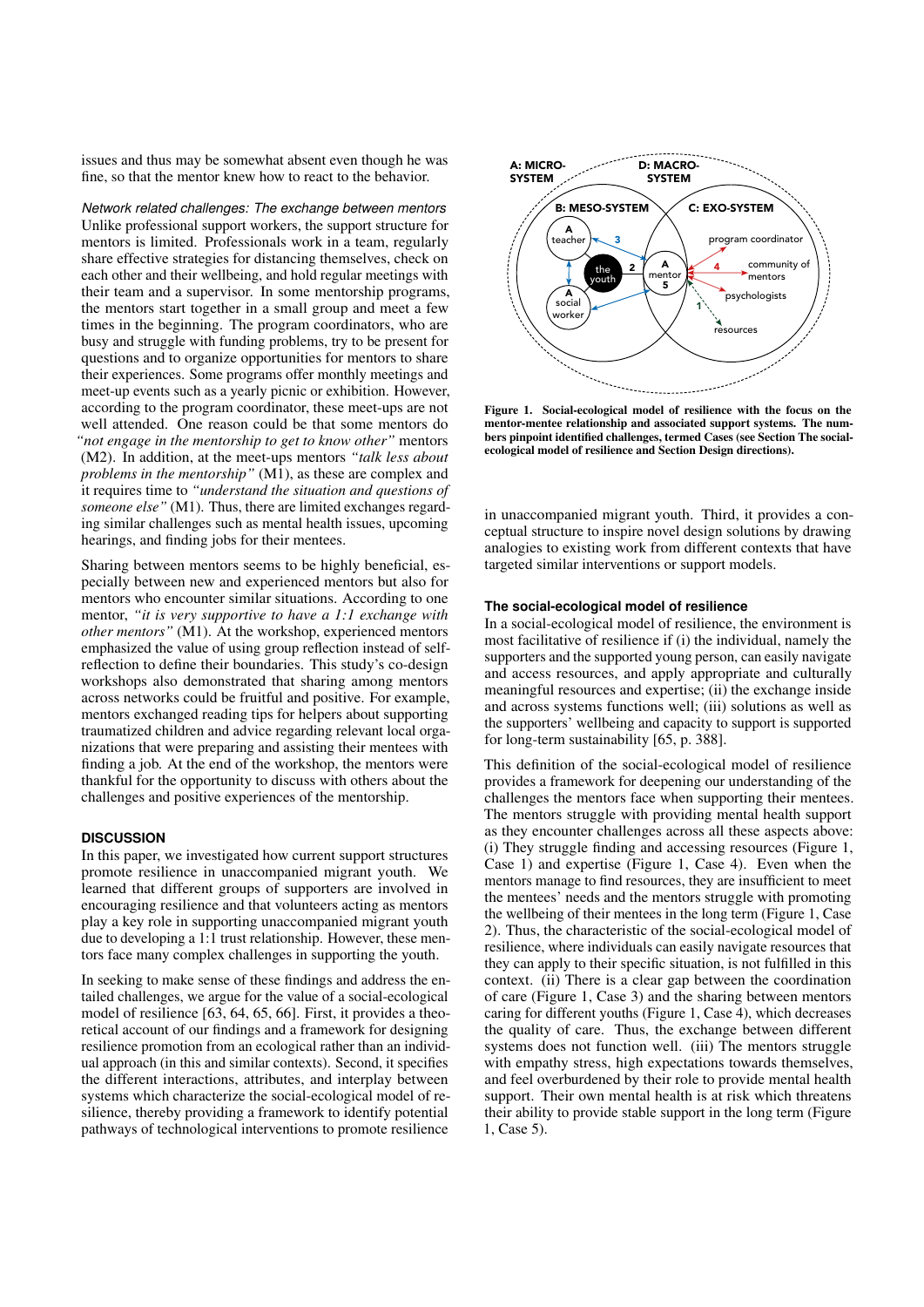**The interplay of systems and pathways for interventions** The social-ecological model of resilience provides lenses to help structure pathways of interventions and to map out application areas for technological support (see systems in Figure 1). We can interpret our findings through the lens of the different systems identified by Bronfenbrenner's ecological theory of development for children [12]: bio, micro, eco, meso, macro, chrono [66].

In the scope of this paper, we emphasize the three systems in which the mentors play an active role: In micro-systems (A), the young person, in this case the unaccompanied migrant youth, is directly involved (e.g., mentorship and residential home) [66, p. 352]. Meso-systemic processes (B) describe the interactions between micro-systems. The quality of interactions between the mirco-systems contributes to a better mental health outcome (e.g., an effective exchange between mentors, social workers, and teacher to support individuals' development) [66, p. 354]. The exo-system (C) concerns the many different distal social interactions that indirectly influence the quality of meso- and micro-systemic interactions and therefore affect young people's resilience (e.g., effective community support for mentors positively influences the quality of the mentor-mentee interaction) [66, p. 354-355].

## **Supporting resilience through supporting the mentors**

Other studies in psychology further ground the argument that supporting the young persons' mentors leads to mental wellbeing in the young person. Supportive environments, good care quality, social support and the feeling of being cared for all lead to better mental health (e.g., [23, 30, 55]). In addition, promoting relationship duration, structure and mentor skills lead to a better quality of the mentoring relationship [51], which prevents and decreases problematic behaviours of at-risk youth [35]. Enhancing adult caregivers' wellbeing and resilience lead as well to more effective support of young people [38] (e.g., by preventing the risk of secondary trauma [70]). In addition, joint care pathways and a well-working coordination and exchange between caregivers helps to find specific solutions for the young person, which also promotes a better mental health (e.g. [23, 24]).

## **Design directions**

We will now examine how technology can help promote resilience from a social-ecological model approach by looking at five specific intervention points dealing with mentors' challenges and needs (see Figure 1, Cases 1-5). Throughout our design thinking, we acknowledge that the systemic interactions across levels are complex and the boundaries between levels are diffuse and fuzzy [66]; design solutions must account for this complexity and the reciprocal relationship of dependence and influence. Interventions are needed at multiple levels. All systems stay under the influence of the macro system which includes political regulations. In the scope of this work, we however focus on the technological driven interventions and the support systems which directly include the mentors, recognising that additional support needs to be targeted at policy and infrastructure levels.

Each of the design directions supports the characteristics of a facilitative environment in the social ecological model of resilience, drawing on existing work in related areas, while emphasising the unique characteristics of this design context: the new, still developing trust-relationship of mentor and mentee.

Specifically, the mentorship relationship is positioned inbetween caregiving in families and caregiving in professional settings. Nevertheless, the mentors share similar challenges as caregivers in other contexts. Many HCI projects show that informal caregiving is emotionally demanding in many different contexts (e.g., caring for children with special needs [5], family members and young people with mental illness [39, 74, 75], elderly people [53, 62] and in general [17, 41]). In contrast to caregivers caring for those with physical problems, the caregivers caring for close ones with mental illness – such as the mentors – are exposed to an even higher risk of mental illness than [39]. In addition, many HCI research projects have explored the design of systems to support carers. Examples include supporting the coordination of care (e.g., treating children with complex conditions [4], supporting young adults with autism [31]); easing the exchange of information and knowledge and organizing resources (e.g., informal caregiving of elderly [53, 62] or children with special needs [5] and voluntary work to support people with dementia [27] and who are homeless [20, 21]). Without any expertise, our mentors deal with similar challenges faced by caregivers and therapists working with young people (such as overcoming mental health stigma in the context of therapy [19] or promoting autonomy in the context of supporting young people with autism [31]). In our context, all these challenges also impact the mentors' ability to promote resilience from a social-ecological approach for the unaccompanied migrant youth. Thus, in order to develop design solutions to promote resilience by supporting the supporters, we can draw on existing solutions from other care contexts.

## *Facilitate navigating resources (1)*

One important element of the social-ecological model of resilience regards mentors' capacity to navigate resources that meet their mentees' needs, are accessible, and are culturally meaningful. Several barriers hamper the mentors' ability to identify the proper resource (see Figure 1, Case 1): the resources and initiatives offered are constantly changing and scattered, many resources are available only for a specific problem and group, and the youth require specific, personalized solutions.

Technology could ease the process of navigating resources by collecting, organizing and guiding the search for relevant information. To support this process of navigating resources, the system can help in identifying which information is most relevant (such as in [20, 21] where the homeless people can ideally easily identify the latest information). In our context, mentors need to know if the resource fits to the mentee's challenge and background. A technological aid could suggest relevant and accessible information based on the mentors' and mentees' background information (e.g., location, age, and country of origin as well as asylum status) and cater the results to mentors' current challenges by asking additional questions (e.g.,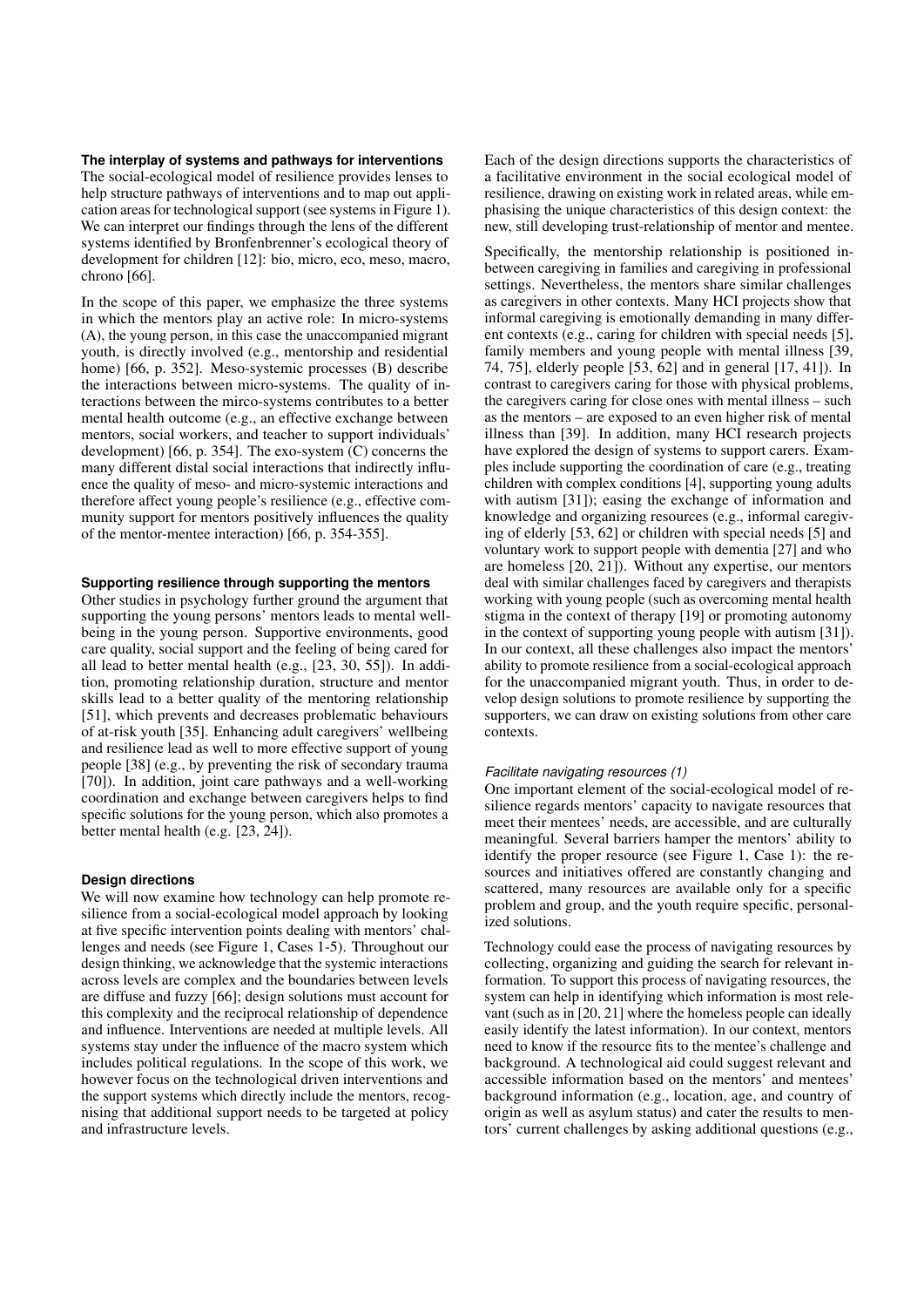ask the mentor to describe the mentee's observed behavior). For instance, chatbots (e.g., [71, 72]) are designed to suggest the appropriate mental health exercises based on conversation with a person seeking mental health support.

The exo-systems in the social ecological model could support keeping the platform updated and organized. A tagging system could guide people in the exo-systems to suggest resources, assigning categories, and marking outdated resources. The program coordinators and experts could review the mentors' input. Involving and activating the community is especially important in the context of low-resource NPOs as this and in [20, 21]. Thus, the visual language has to be welcoming for non-experts to promote the sharing of content (compare [20]).

#### *Facilitate applying resources (2)*

In a social-ecological model of resilience, all supporters are able to apply and adapt resources to meet their specific needs and ensure that the resources are culturally meaningful. Our research indicates that the available resources, like the calming exercises tried out by one mentor with her mentee which the mentee found too childish, do not fulfil this requirement leading the mentees to reject suggested solutions (see Figure 1, Case 2). The mentors, as non-experts in mental health, desire hands-on resources that are easily applicable to their mentorship. One significant barrier to interventions is that mental health represents a taboo topic.

Technology could help mentors to apply relevant interventions. There could be a game played by both mentors and mentees that teaches the function of emotions and cultural differences in communicating about emotions. By prompting conversations about mental health the game could make mental health an integral element of daily life in the mentorship. It is also feasible for technology to help people discuss and explain mental health concepts. As an example, Coyle et al. [19] designed a computer game which eased difficult conversations between a therapist and young person by reducing stigma and making mental health concepts more accessible. However, because mentors are not mental health experts, they require additional guidance to facilitate such conversation, e.g., through online training modules (such as in [39]) which teaches how to communicate about mental illnesses.

An additional challenge for having a conversation on mental health in our context is that the mentors and mentees have different cultural backgrounds. Even mental health experts need a special training in order to work with clients from a different cultural background [37]. In addition, as the level of trust changes overtime in the mentorship and is different in every mentorship, the level of privacy of the conversation between mentor and mentee differs as well. Thus, the system supporting the mentors needs to offer different activities depending on the cultural background of the mentee and the level of trust in the mentorship. Through the exo-system, namely the network of mentors, mentors could share their experiences regarding how they applied the interventions in their mentorship.

#### *Coordinate care of the same young person (3)*

In our context, there is a vast number of actors, but the network is not working particularly well. Analysing this challenge from a social-ecological perspective, we identify that the mesosystem, namely the system where the different micro-systems interact to provide support to the youth, does not work well (see Figure 1, Case 3). Technology which facilitates care coordination could strengthen the meso-system. For instance, a communication tool between different support workers who are responsible for one young person could potentially ease the exchange between them, make members of the care network visible, and prevent the support workers from working against each other. The system could enable creating a plan with shared care goals and ease the communication between the different actors (such as in [4]). Technology could also ease the transition phase when the youth turn 18 and usually fallout of the care system by keeping the social worker in the technological system with a less active role.

In addition, the system could help promote the autonomy and agency of unaccompanied migrant youth by enabling them to control their own network of supporters. In [31], a system was designed to empower young people with autism to coordinate their caregivers and pose questions to different support groups. Caregivers invited trusted individuals to the network and the young person could decide on each individual's level of access [31]. One could envision a similar system that not only assigns different levels of trust to the support workers but also different types of expertise, which would empower the young person to achieve some control over their network of supporters.

#### *Strengthen the exchange with peers and experts (4)*

If the mentors exchange with other mentors and experts, they can provide better support and find solutions better fitting their mentees' needs. However, the existing infrastructure for this exchange does not work well due to minimal participation, the complexity of caregiving and lack of infrastructure to contact experts (see Figure 1, Case 4). Thus, the exchange between mentors and experts in this context requires support to promote resilience from a social-ecological perspective.

Technology could help connect mentors with other mentors and experts by matching based on mentees' backgrounds and struggles and facilitating both online or offline exchange. The system could recognize which expert could solve a certain problem and bring them into contact to provide more individualized support. For example, if mental health support is needed, the system could establish contact between the mentor and a mental health expert. In cases of cultural or linguistic misunderstandings, the system could locate a person with a similar cultural background. In a related HCI project [15], bringing a translator to the online communication between refugee families and volunteers helped overcome linguistic and (in some cases) cultural misunderstandings.

The system could also support the organization of local meetings based on challenges shared by many mentors. For instance, mentors who need help with the asylum procedure could suggest a meeting focused on that topic. Matching mentors by mentee's backgrounds and challenges independently of the mentorship duration would help to support the exchange between newcomer and experienced mentors and could promote a long-term commitment, which is a key challenge in online health communities [76]. In our context, the system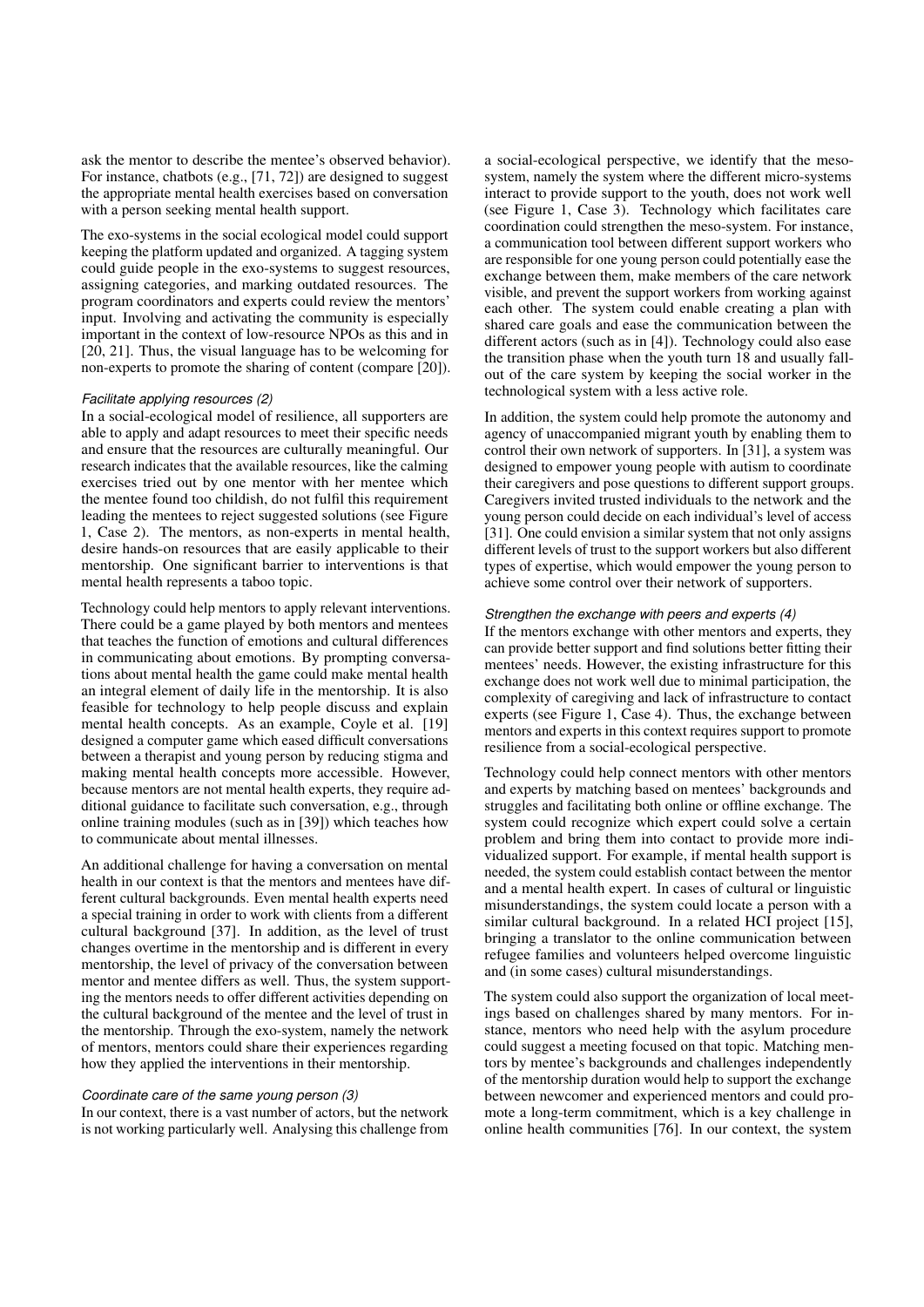has to be designed for different levels of technological experience. While caregivers in the age of parents might already use existing platforms (e.g., parents of children with special needs use social media [5]), older adults might have lower technology experience and benefit from systems that bridge between online and offline social support [62].

## *Sustain the individual's capacity and wellbeing (5)*

An important aspect of having a resilient support network is ensuring that each individual's wellbeing and capacity to provide support is sustainable in the long term. As described in the findings, the mentors' role can be emotionally demanding due to empathy stress and the immense responsibilities they have (see Figure 1, Case 5). Coordinating the exchange between mentors and experts may help to increase the feeling of competence and consequently, the individual's capacity to provide support in the social-ecological model of resilience. In addition, research has demonstrated that simply knowing that there is an option to talk with a supervisor increases the self-efficacy of supporters [49], which may increase the wellbeing of mentors and their capability of providing support over a long period of time.

As part of the peer support system, technological features could be added to protect the mental health of the individual actor. One feature could be a request system to distribute the work load to differently experienced mentors to utilize this support structure and prevent supporters from becoming overburdened. For instance, mentors could register as having particular areas of expertise, e.g., "asylum procedure" and "job market for asylum-seekers". The request by a mentor who searches for help in a specific area could then be sent to the mentors with the relevant expertise. In addition, technology could provide venting space as well as an option to hide negative content which might effect the mentor's mental health negatively [39]; it could encourage a reflective practice through private blog posts [17] and point to other mental health promotion strategies the mentor can self-apply, and guide mentors to deal with tensions between impression management and being open about their own challenges [46].

#### **Broader implications**

Even if some HCI projects can be interpreted as including elements of the social-ecological model of resilience (e.g., by including social ecology in long-term mental health management [45] or by supporting caregivers coping with young people's mental illnesses [39, 75]), the social-ecological model can further be used to deepen the understanding of the different systems and inter-relationships which take a key role in providing support. The lessons from mental health promotion in unaccompanied migrant youth can also inform a broader agenda in refugee and humanitarian response and in mental health promotion and caregiving – all are areas where different systems interact to support individuals, where navigating and applying resources must be simple, and where the mental health of supporters is at risk (e.g., as in [56, 60, 70]).

Other research has also proposed using the capacity of networks via peer support systems in both the context of informal caregiving [5, 61, 62, 76] and mental health support [47, 48]. A social-ecological model of resilience further suggests that

not only the systems need to be resilient but also the individual actors in the systems to be sustainable in the long term. However, peer-support systems can potentially overburden the individual. They are based on the implicit premise that people are always emotionally and educationally capable of offering support to others [14], and many show that informal caregiving is emotionally demanding (e.g., [17, 39, 53, 62]). As in case 5, technological features need to protect the mental health of the individual actor in the system, e.g., from too much negative venting. Overall, the social-ecological model of resilience provides a framework to map out the design space of technological solutions which can help the supporters (i) to deal with their challenges; (ii) to create together with the support of the different systems an environment where the young person can thrive; (iii) to stay mentally healthy in the long term.

## **Limitations and future work**

In this study, we primarily focused on the potential of technology to support mentors, but this is only one direction in a social-ecological model of resilience. For instance, future research could consider the temporal dimension (chrono system) when designing technology. We could also map out the technology design space to address the challenges faced by professionals in providing support as well as the different barriers unaccompanied migrant youth encounter when accessing mental health services. As next steps, we will further develop technology concepts that are used by the mentor and mentee and that integrate resilience-building interventions in the mentorship to better understand how to design for the dynamics of this unique relationship. We also plan to speak to more youth about how mentors might better support them and to receive feedback on design ideas which more directly involve them. Overall, technology can only support these systems to some extent and there also has to be changes in policies and regulations.

## **CONCLUSION**

This paper presents a first step towards understanding the role of technology in promoting resilience of unaccompanied migrant youth by supporting their mentors. We investigated how current support structures promote resilience in unaccompanied migrant youth, highlighting the important role of the mentors, their practices, challenges and needs. Our findings align with research that examines resilience development from the perspective of a social-ecological model. We used this model to draw out a range of design opportunities for how technology could potentially support mentors in promoting resilience in unaccompanied migrant youth. Although the design implications are specific to this context, the conceptual framework of the social-ecological resilience model could also facilitate mapping out the design space in other contexts with complex care systems as well as children and youth mental health areas.

#### **ACKNOWLEDGMENTS**

This project has received funding from the European Union's Horizon 2020 research and innovation program under the Marie Skłodowska-Curie grant agreement No. 722561.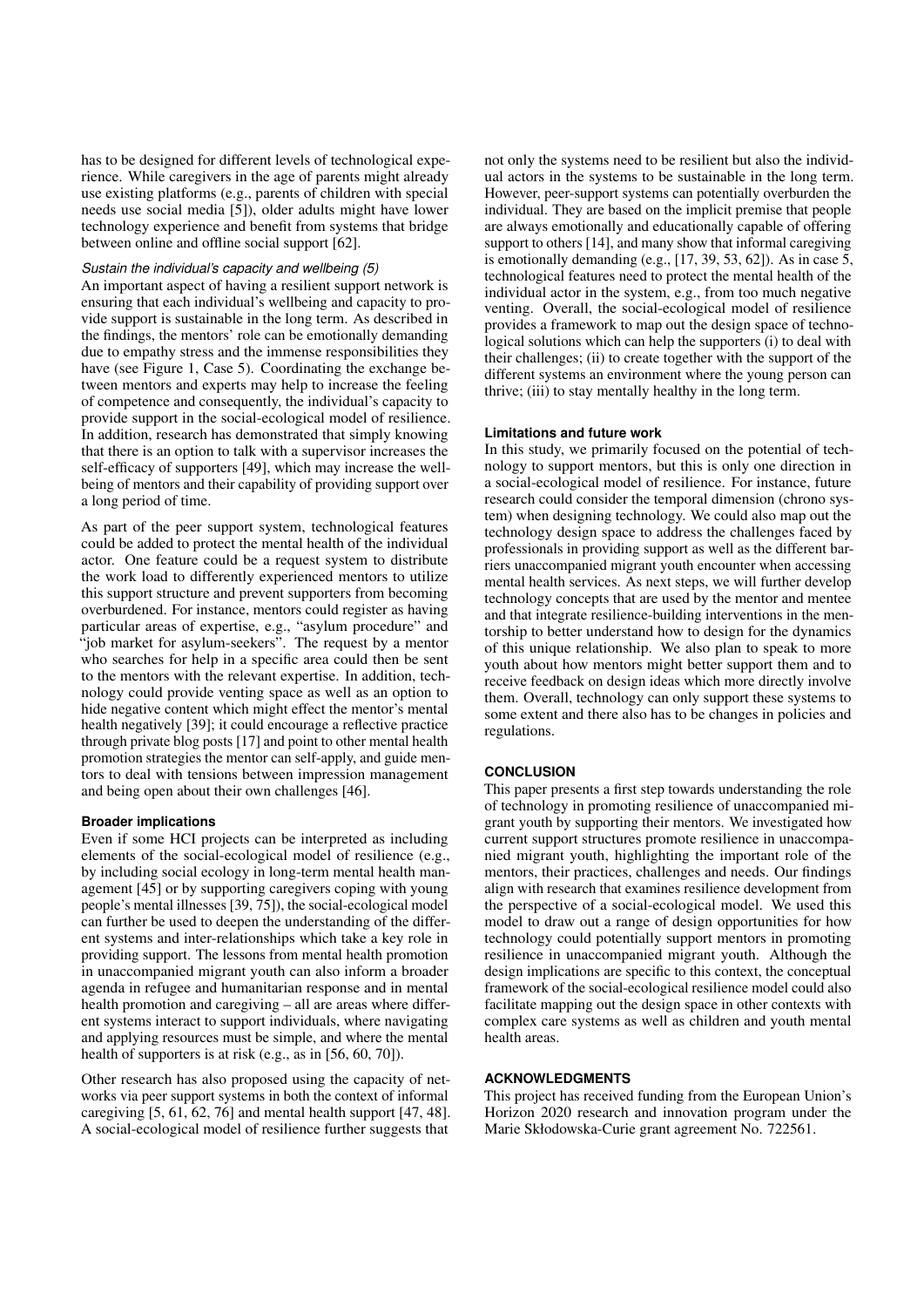## **REFERENCES**

- [1] Asam Almohamed, Dhaval Vyas, and Jinglan Zhang. 2017. Rebuilding Social Capital: Engaging Newly Arrived Refugees in Participatory Design. In *Proceedings of the 29th Australian Conference on Computer-Human Interaction (OZCHI '17)*. ACM, New York, NY, USA, 59–67. DOI: http://dx.doi.org/10.1145/3152771.3152778
- [2] Asam Almohamed, Dhaval Vyas, and Jinglan Zhang. 2018. Designing for Refugees: Insights from Design Workshop. In *Proceedings of the 30th Australian Conference on Computer-Human Interaction (OzCHI '18)*. ACM, New York, NY, USA, 92–96. DOI: http://dx.doi.org/10.1145/3292147.3292196
- [3] Fernando Estrada Martinez de Alva, Greg Wadley, and Reeva Lederman. 2015. It Feels Different from Real Life: Users' Opinions of Mobile Applications for Mental Health. In *Proceedings of the Annual Meeting of the Australian Special Interest Group for Computer Human Interaction (OzCHI '15)*. ACM, New York, NY, USA, 598–602. DOI:

http://dx.doi.org/10.1145/2838739.2838806

- [4] Ofra Amir, Barbara J. Grosz, Krzysztof Z. Gajos, Sonja M. Swenson, and Lee M. Sanders. 2015. From Care Plans to Care Coordination: Opportunities for Computer Support of Teamwork in Complex Healthcare. In *Proceedings of the 33rd Annual ACM Conference on Human Factors in Computing Systems (CHI '15)*. ACM, New York, NY, USA, 1419–1428. DOI: http://dx.doi.org/10.1145/2702123.2702320
- [5] Tawfiq Ammari and Sarita Schoenebeck. 2015. Networked Empowerment on Facebook Groups for Parents of Children with Special Needs. In *Proceedings of the 33rd Annual ACM Conference on Human Factors in Computing Systems (CHI '15)*. ACM, New York, NY, USA, 2805–2814. DOI: http://dx.doi.org/10.1145/2702123.2702324
- [6] APA. 2020. The Road to Resilience. (2020). Retrieved January 7, 2020 from https://www.apa.org/helpcenter/road-resilience.
- [7] Asylkoordination. 2016. Nr. 3 Übersicht zum Asylverfahren. (2016). Retrieved January 7, 2020 from https://www.asyl.at/adincludes/dld.php?datei=173.01. ma,asylverfahren2016.pdf.
- [8] Asylkoordination. 2019. Nr. 3a Asylverfahren Stand Juni 2019. (2019). Retrieved January 7, 2020 from https://www.asyl.at/adincludes/dld.php?datei=173.02. ma,asylkoordinaten\_2019\_asylverfahren\_web.pdf.
- [9] Bonnie Bernard. 1993. Fostering resiliency in kids. *Educational leadership* 51, 3 (1993), 44–48.
- [10] Bonnie Bernard. 1995. Fostering resilience in children (Report No. EDO-PS-95-9). *Washington, DC: Department of Education.(ERIC Document Reproduction Service No. 386327)* (1995).
- [11] Virginia Braun and Victoria Clarke. 2012. Thematic analysis. (2012).
- [12] Urie Bronfenbrenner. 1979. *The ecology of human development*. Harvard university press.
- [13] Alice V. Brown and Jaz Hee-jeong Choi. 2018. Refugee and the Post-trauma Journeys in the Fuzzy Front End of Co-creative Practices. In *Proceedings of the 15th Participatory Design Conference: Full Papers - Volume 1 (PDC '18)*. ACM, New York, NY, USA, Article 15, 11 pages. DOI:http://dx.doi.org/10.1145/3210586.3210598
- [14] Alice V Brown, Jaz Hee-Jeong Choi, and Jane Shakespeare-Finch. 2019. Care towards posttraumatic growth in the era of digital economy. *CoDesign* 15, 3 (2019), 212–227.
- [15] Deana Brown and Rebecca E. Grinter. 2016. Designing for Transient Use: A Human-in-the-loop Translation Platform for Refugees. In *Proceedings of the 2016 CHI Conference on Human Factors in Computing Systems (CHI '16)*. ACM, New York, NY, USA, 321–330. DOI: http://dx.doi.org/10.1145/2858036.2858230
- [16] Ana Maria Bustamante Duarte, Nina Brendel, Auriol Degbelo, and Christian Kray. 2018. Participatory Design and Participatory Research: An HCI Case Study with Young Forced Migrants. *ACM Trans. Comput.-Hum. Interact.* 25, 1, Article 3 (Feb. 2018), 39 pages. DOI: http://dx.doi.org/10.1145/3145472
- [17] Yunan Chen, Victor Ngo, and Sun Young Park. 2013. Caring for Caregivers: Designing for Integrality. In *Proceedings of the 2013 Conference on Computer Supported Cooperative Work (CSCW '13)*. ACM, New York, NY, USA, 91-102. DOI: http://dx.doi.org/10.1145/2441776.2441789
- [18] Lizzie Coles-Kemp and Rikke Bjerg Jensen. 2019. Accessing a New Land: Designing for a Social Conceptualisation of Access. In *Proceedings of the 2019 CHI Conference on Human Factors in Computing Systems (CHI '19)*. ACM, New York, NY, USA, Article 181, 12 pages. DOI: http://dx.doi.org/10.1145/3290605.3300411
- [19] David Coyle, Nicola McGlade, Gavin Doherty, and Gary O'Reilly. 2011. Exploratory Evaluations of a Computer Game Supporting Cognitive Behavioural Therapy for Adolescents. In *Proceedings of the SIGCHI Conference on Human Factors in Computing Systems (CHI '11)*. ACM, New York, NY, USA, 2937–2946. DOI:http://dx.doi.org/10.1145/1978942.1979378
- [20] Christopher A. Le Dantec. 2012. Participation and publics: supporting community engagement. In *Proceedings of the SIGCHI Conference on Human Factors in Computing Systems*. ACM, 1351–1360.
- [21] Christopher A. Le Dantec and Carl DiSalvo. 2013. Infrastructuring and the formation of publics in participatory design. *Social Studies of Science* 43, 2 (2013), 241–264.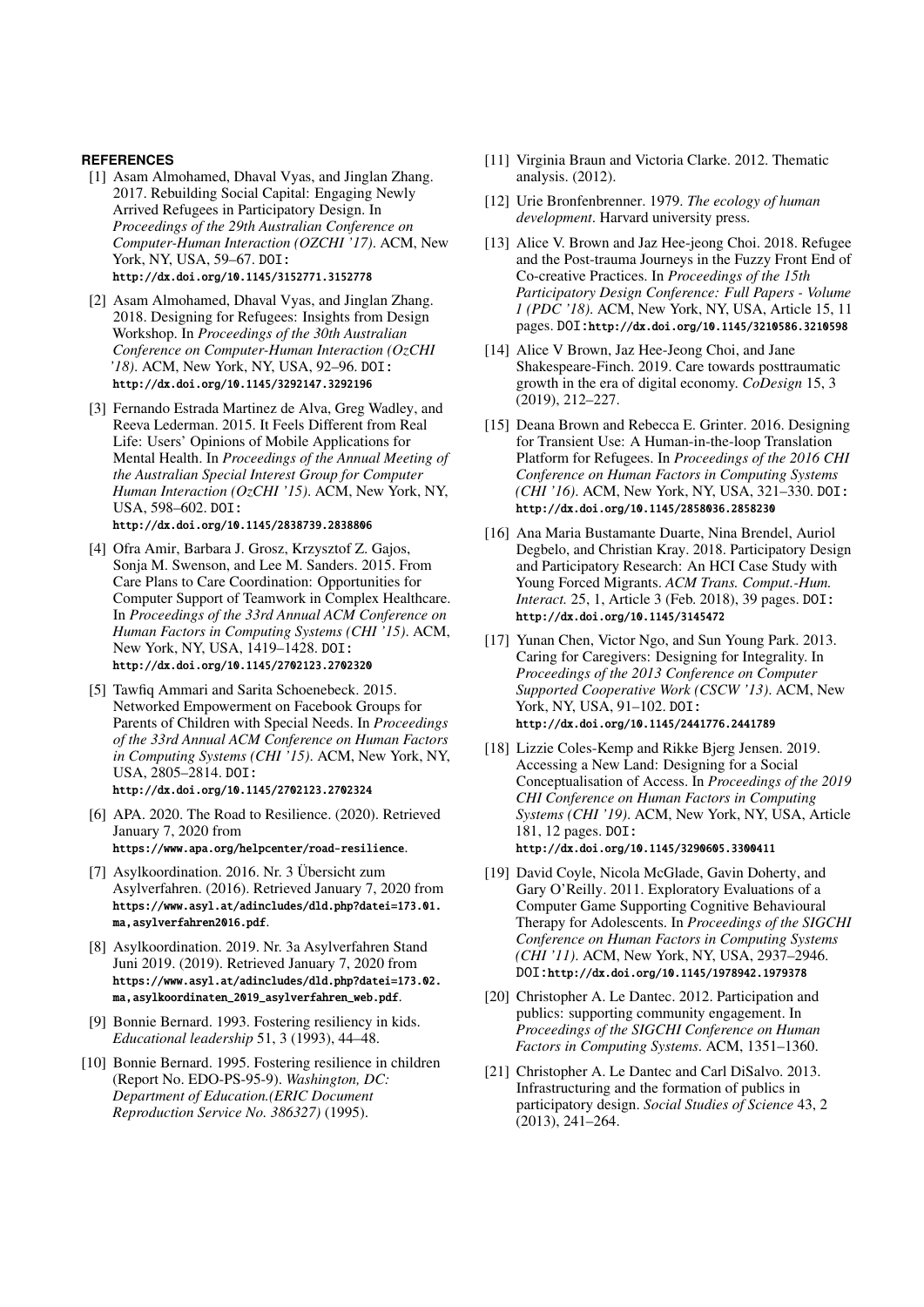- [22] Tara Donker, Katherine Petrie, Judy Proudfoot, Janine Clarke, Mary-Rose Birch, and Helen Christensen. 2013. Smartphones for smarter delivery of mental health programs: a systematic review. *Journal of medical Internet research* 15, 11 (2013), e247.
- [23] Seyda Eruyar, Julia Huemer, and Panos Vostanis. 2018. How should child mental health services respond to the refugee crisis? *Child and Adolescent Mental Health* 23, 4 (2018), 303–312.
- [24] Mina Fazel and Theresa S Betancourt. 2018. Preventive mental health interventions for refugee children and adolescents in high-income settings. *The Lancet Child & Adolescent Health* 2, 2 (2018), 121–132.
- [25] Joseph Firth, John Torous, Jennifer Nicholas, Rebekah Carney, Abhishek Pratap, Simon Rosenbaum, and Jerome Sarris. 2017. The efficacy of smartphone-based mental health interventions for depressive symptoms: a meta-analysis of randomized controlled trials. *World Psychiatry* 16, 3 (2017), 287–298.
- [26] Karen E. Fisher, Katya Yefimova, and Eiad Yafi. 2016. Future's Butterflies: Co-Designing ICT Wayfaring Technology with Refugee Syrian Youth. In *Proceedings of the The 15th International Conference on Interaction Design and Children (IDC '16)*. ACM, New York, NY, USA, 25–36. DOI:

http://dx.doi.org/10.1145/2930674.2930701

- [27] Pin Sym Foong, Shengdong Zhao, Kelsey Carlson, and Zhe Liu. 2017. VITA: Towards Supporting Volunteer Interactions with Long-Term Care Residents with Dementia. In *Proceedings of the 2017 CHI Conference on Human Factors in Computing Systems (CHI '17)*. ACM, New York, NY, USA, 6195–6207. DOI: http://dx.doi.org/10.1145/3025453.3025776
- [28] Peter Gough. 21 May 2018. Providing access to Healthcare for Refugees and other Migrants arriving in the UK. Conference Talk. (21 May 2018). http: //www.healthcareconferencesuk.co.uk/presentations.
- [29] Headspace. 2019. Our guide to health and happiness. (2019). Retrieved January 7, 2020 from https://www.headspace.com/.
- [30] Matthew Hodes and Panos Vostanis. 2019. Practitioner Review: Mental health problems of refugee children and adolescents and their management. *Journal of child psychology and psychiatry* 60, 7 (2019), 716–731.
- [31] Hwajung Hong, Jennifer G. Kim, Gregory D. Abowd, and Rosa I. Arriaga. 2012. SocialMirror: Motivating Young Adults with Autism to Practice Life Skills in a Social World. In *Proceedings of the ACM 2012 Conf. on Computer Supported Cooperative Work Companion (CSCW '12)*. ACM, New York, NY, USA, 41–42. DOI: http://dx.doi.org/10.1145/2141512.2141533
- [32] Julia Huemer, Niranjan Karnik, and Hans Steiner. 2009a. Unaccompanied refugee children. *The Lancet* 373, 9664 (2009), 612–614.
- [33] Julia Huemer, Niranjan S Karnik, Sabine Voelkl-Kernstock, Elisabeth Granditsch, Kanita Dervic, Max H Friedrich, and Hans Steiner. 2009b. Mental health issues in unaccompanied refugee minors. *Child and adolescent psychiatry and mental health* 3, 1 (2009), 13.
- [34] Jane Hunt. 21 May 2018. Helen Bamber Foundation: The Refugee Perspective. Conference Talk. (21 May 2018). http: //www.healthcareconferencesuk.co.uk/presentations.
- [35] Lisa M Keating, Michelle A Tomishima, Sharon Foster, Michael Alessandri, and others. 2002. The effects of a mentoring program on at-risk youth. *Adolescence-San Diego* 37 (2002), 717–734.
- [36] Dorothy King and Glorianne Said. 2019. Working with unaccompanied asylum-seeking young people: cultural considerations and acceptability of a cognitive behavioural group approach. *the Cognitive Behaviour Therapist* 12 (2019). DOI: http://dx.doi.org/doi:10.1017/S1754470X18000260
- [37] Colin Lago. 2011. *The handbook of transcultural counselling and psychotherapy*. McGraw-Hill Education (UK).
- [38] Clive Leach and Suzy Green. 2016. Integrating coaching and positive psychology in education. *Coaching in professional contexts* (2016), 169–186.
- [39] Reeva Lederman, John Gleeson, Greg Wadley, Simon D'alfonso, Simon Rice, Olga Santesteban-Echarri, and Mario Alvarez-Jimenez. 2019. Support for Carers of Young People with Mental Illness: Design and Trial of a Technology-Mediated Therapy. *ACM Trans. Comput.-Hum. Interact.* 26, 1, Article 4 (Feb. 2019), 33 pages. DOI:http://dx.doi.org/10.1145/3301421
- [40] Brighter Futures London. 2013. Wellbeing Toolkit -Know Yourself. (2013). Retrieved January 7, 2020 from http://www.brighterfutureslondon.co.uk/ wellbeingtoolkit/know-yourself/.
- [41] Kiel Long, Lyndsey L Bakewell, Roisin C McNaney, Konstantina Vasileiou, Mark Atkinson, Manuela Barreto, Julie Barnett, Michael Wilson, Shaun Lawson, and John Vines. 2017. Connecting those that care: Designing for transitioning, talking, belonging and escaping. In *Proceedings of the 2017 CHI Conference on Human Factors in Computing Systems*. ACM, 1339–1351.
- [42] House Of Lords. 2016. Children in crisis: unaccompanied migrant children in the EU. (2016).
- [43] Noella Mackenzie and Sally Knipe. 2006. Research dilemmas: Paradigms, methods and methodology. *Issues in educational research* 16, 2 (2006), 193–205.
- [44] Pallab Majumder, Michelle O'Reilly, Khalid Karim, and Panos Vostanis. 2015. "This doctor, I not trust him, I'm not safe": The perceptions of mental health and services by unaccompanied refugee adolescents. *International journal of social psychiatry* 61, 2 (2015), 129–136.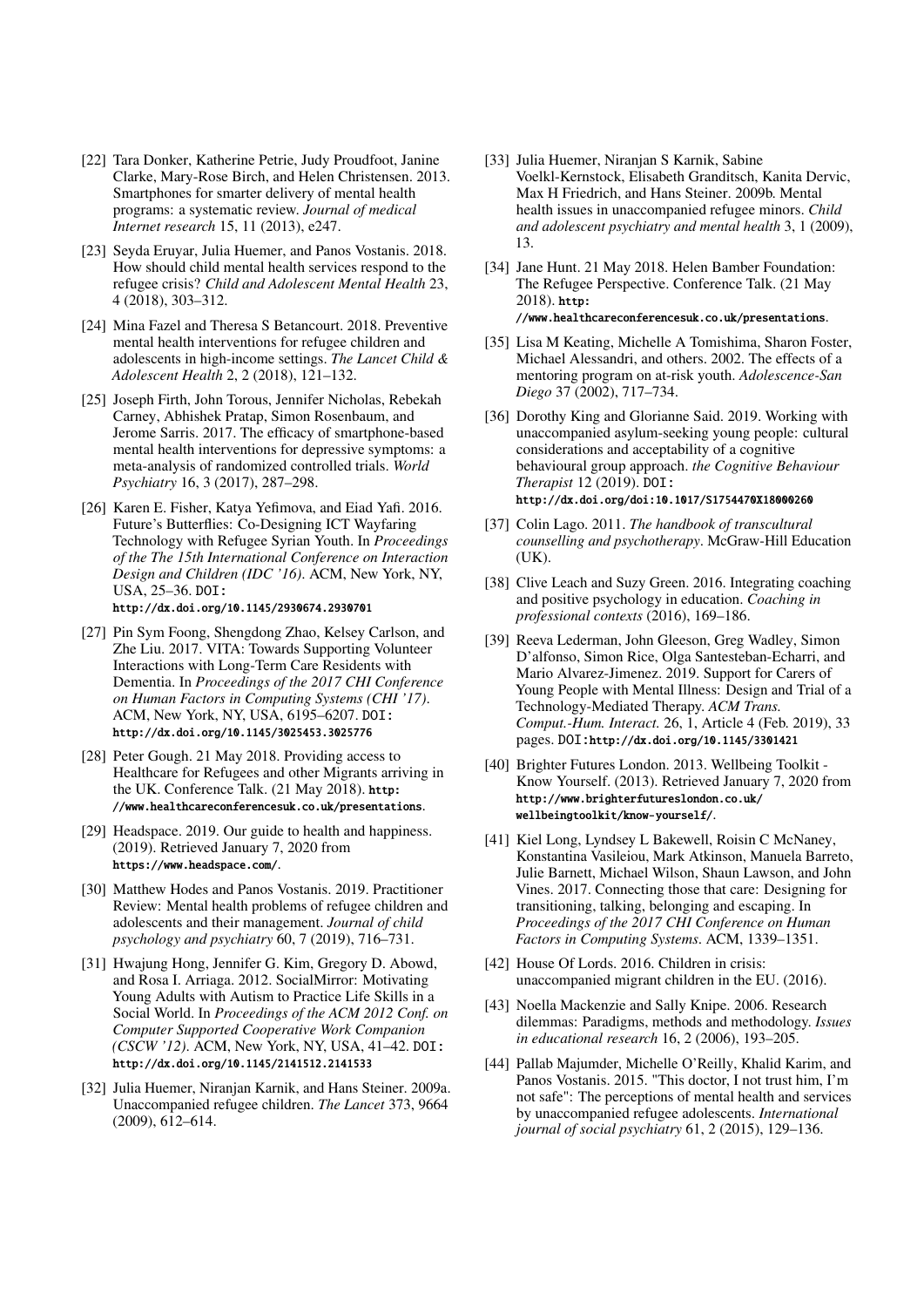- [45] Elizabeth L Murnane, Tara G Walker, Beck Tench, Stephen Voida, and Jaime Snyder. 2018. Personal informatics in interpersonal contexts: towards the design of technology that supports the social ecologies of long-term mental health management. *Proceedings of the ACM on Human-Computer Interaction* 2, CSCW (2018), 127.
- [46] Mark W. Newman, Debra Lauterbach, Sean A. Munson, Paul Resnick, and Margaret E. Morris. 2011. It's Not That I Don'T Have Problems, I'm Just Not Putting Them on Facebook: Challenges and Opportunities in Using Online Social Networks for Health. In *Proceedings of the ACM 2011 Conference on Computer Supported Cooperative Work (CSCW '11)*. ACM, New York, NY, USA, 341–350. DOI: http://dx.doi.org/10.1145/1958824.1958876
- [47] Kathleen O'Leary, Arpita Bhattacharya, Sean A. Munson, Jacob O. Wobbrock, and Wanda Pratt. 2017. Design Opportunities for Mental Health Peer Support Technologies. In *Proceedings of the 2017 ACM Conference on Computer Supported Cooperative Work and Social Computing (CSCW '17)*. ACM, New York, NY, USA, 1470–1484. DOI: http://dx.doi.org/10.1145/2998181.2998349
- [48] Kathleen O'Leary, Stephen M. Schueller, Jacob O. Wobbrock, and Wanda Pratt. 2018. "Suddenly, We Got to Become Therapists for Each Other": Designing Peer Support Chats for Mental Health. In *Proceedings of the 2018 CHI Conference on Human Factors in Computing Systems (CHI '18)*. ACM, New York, NY, USA, Article 331, 14 pages. DOI: http://dx.doi.org/10.1145/3173574.3173905
- [49] Elisa Pfeiffer. 2 July 2019. Social Workers implementing a trauma-focused group intervention for young refugees: the role of self-efficacy. Conference Talk. (2 July 2019). https://www.escap-congress.org/scientific-programme/ online-programme.html#!/details/abstract/117.
- [50] Sandra Prince-Embury and Donald H. Saklofske. 2013. *Resilience in Children, Adolescents, and Adults.* Springer, New York. DOI:http://dx.doi.org/https: //doi.org/10.1007/978-1-4614-4939-3
- [51] Jean Rhodes and Sarah Ryan Lowe. 2008. Youth mentoring and resilience: Implications for practice. *Child care in practice* 14, 1 (2008), 9–17.
- [52] Anthony Robert Sandre and K Bruce Newbold. 2016. Telemedicine: bridging the gap between refugee Health and Health services accessibility in Hamilton, Ontario. *Refuge: Canada's Journal on Refugees* 32, 3 (2016), 108–118.
- [53] Marén Schorch, Lin Wan, David William Randall, and Volker Wulf. 2016. Designing for Those Who Are Overlooked: Insider Perspectives on Care Practices and Cooperative Work of Elderly Informal Caregivers. In *Proceedings of the 19th ACM Conference on Computer-Supported Cooperative Work & Social Computing (CSCW '16)*. ACM, New York, NY, USA,

787–799. DOI:

http://dx.doi.org/10.1145/2818048.2819999

- [54] Jessica Schroeder, Chelsey Wilkes, Kael Rowan, Arturo Toledo, Ann Paradiso, Mary Czerwinski, Gloria Mark, and Marsha M. Linehan. 2018. Pocket Skills: A Conversational Mobile Web App To Support Dialectical Behavioral Therapy. In *Proceedings of the 2018 CHI Conference on Human Factors in Computing Systems (CHI '18)*. ACM, New York, NY, USA, Article 398, 15 pages. DOI:http://dx.doi.org/10.1145/3173574.3173972
- [55] Steven M Southwick, Lauren Sippel, John Krystal, Dennis Charney, Linda Mayes, and Robb Pietrzak. 2016. Why are some individuals more resilient than others: the role of social support. *World Psychiatry* 15, 1 (2016), 77.
- [56] Hannah Strohmeier and Willem F Scholte. 2015. Trauma-related mental health problems among national humanitarian staff: A systematic review of the literature. *European journal of psychotraumatology* 6, 1 (2015), 28541.
- [57] SuperBetter. 2019. Everyone has heroic potential. (2019). Retrieved January 7, 2020 from https://www.superbetter.com/.
- [58] Reem Talhouk, Konstantin Aal, Anne Weibert, Max Krüger, Volker Wulf, Karen Fisher, Franziska Tachtler, Suleman Shahid, Syed Ishtiaque Ahmed, and Ana Maria Bustamante Duarte. 2019. Refugees & HCI SIG: Situating HCI Within Humanitarian Research. In *Extended Abstracts of the 2019 CHI Conference on Human Factors in Computing Systems (CHI EA '19)*. ACM, New York, NY, USA, Article SIG14, 4 pages. DOI:http://dx.doi.org/10.1145/3290607.3311754
- [59] Reem Talhouk, Sandra Mesmar, Anja Thieme, Madeline Balaam, Patrick Olivier, Chaza Akik, and Hala Ghattas. 2016. Syrian Refugees and Digital Health in Lebanon: Opportunities for Improving Antenatal Health. In *Proceedings of the 2016 CHI Conference on Human Factors in Computing Systems (CHI '16)*. ACM, New York, NY, USA, 331–342. DOI: http://dx.doi.org/10.1145/2858036.2858331
- [60] Roslyn Thomas. 2011. Managing Transitions between 'Field'& 'Home': Facing the Psychological Impact of Humanitarian Crisis. *Psychological Impact* (2011), 226.
- [61] Matthieu Tixier and Myriam Lewkowicz. 2015. Looking for Respite and Support: Technological Opportunities for Spousal Caregivers. In *Proceedings of the 33rd Annual ACM Conference on Human Factors in Computing Systems (CHI '15)*. ACM, New York, NY, USA, 1155–1158. DOI: http://dx.doi.org/10.1145/2702123.2702563
- [62] Matthieu Tixier and Myriam Lewkowicz. 2016. "Counting on the Group": Reconciling Online and Offline Social Support Among Older Informal Caregivers. In *Proceedings of the 2016 CHI Conference on Human Factors in Computing Systems (CHI '16)*. ACM, New York, NY, USA, 3545–3558. DOI: http://dx.doi.org/10.1145/2858036.2858477